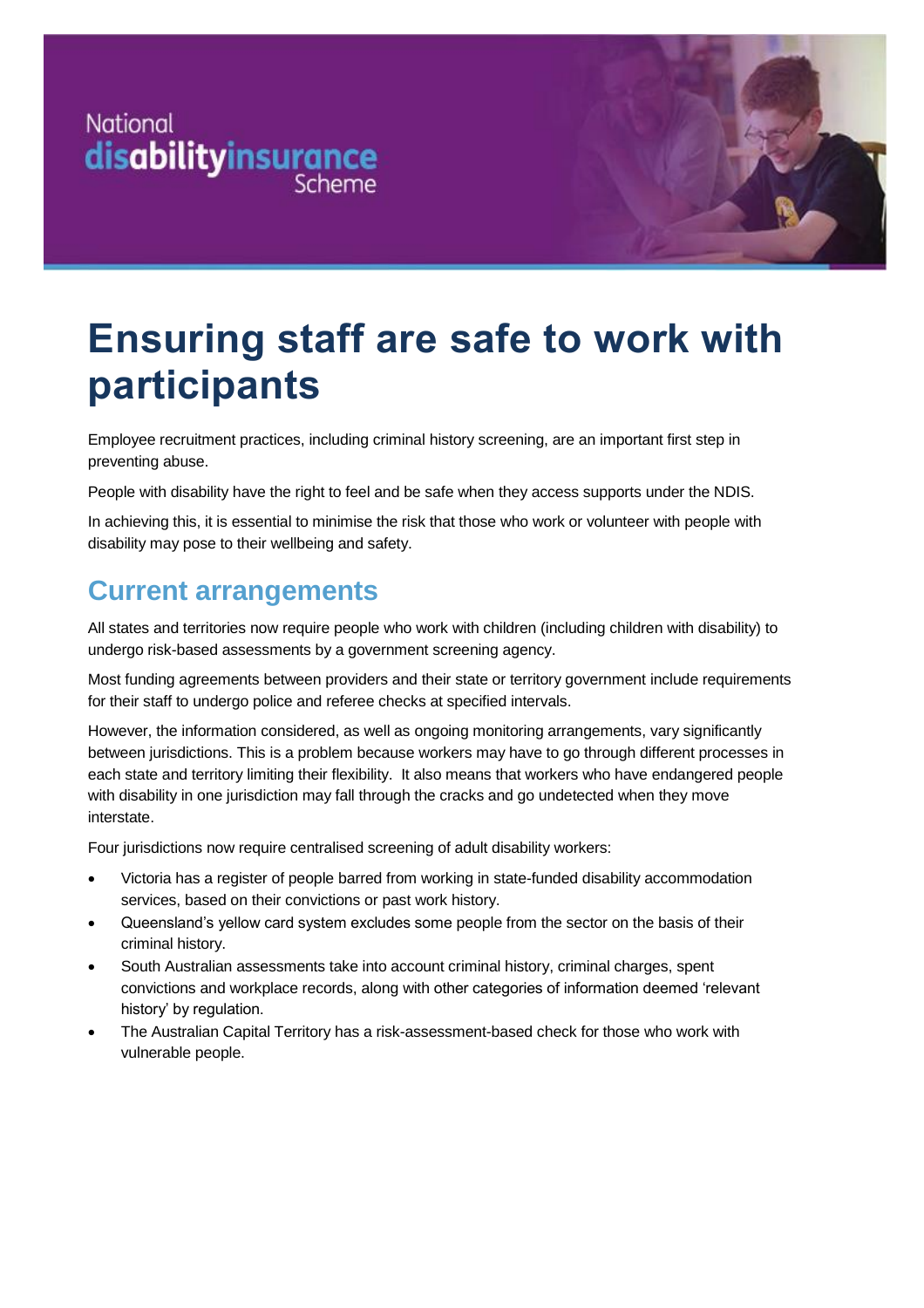## **National disabilityinsurance**

### **Understanding the difference between police checks and centralised risk-based checks**

#### **Police checks:**

- list any criminal convictions a person may have
- generally exclude 'spent' convictions (where an individual has not reoffended for a specified period, even for crimes that may be relevant to a particular job), charges that did not proceed, apprehended violence orders, child protection orders and other information held by police or the courts
- do not mean that a person with a conviction cannot be employed the decision on whether or not the conviction is relevant to the job is normally a decision for the employer.

#### **Centralised risk-based checks:**

- provide approved government vetting agencies access and the ability to assess a wider range of relevant information that may contain 'non-conviction information', as well as unrelated minor offences that lead to a warning or other action — but not a formal conviction
- involve the screening agency, not the employer, in judging the risk a person poses, based on assessment of the relevance and importance of their past history.

## **Possible approaches**

#### **Option 1: risk management by employers**

Employers would be encouraged, rather than required, to have appropriate staff recruitment and supervision practices, including systems that reduce the likelihood of employing individuals who may pose a risk to participants.

#### **Option 2: referee checks and police checks**

In addition to adopting their own risk management systmes as outlined under Option 1, employers who provide certain types of supports, such as personal care, could be required as a condition of registration with the NDIA to review potential employees' previous work history and request police checks and undertake referee checks.

Employers could also be expected to update these clearances at regular intervals. The employer would be able to decide whether the potential employee was a suitable person, regardless of their criminal history.

#### **Option 3: working-with-vulnerable-people clearances**

A more comprehensive approach would gather more information about a person's history and introduce a system of centralised checks.

Under this approach, a screening agency would assess the risk a person poses.

Checks would be conducted on employees, drawing on broader information than police checks (such as non-conviction information) and assess whether the potential employee would be a suitable person.

A screening agency, not the employer, would then decide whether the potential employee was a suitable person to work with vulnerable persons.